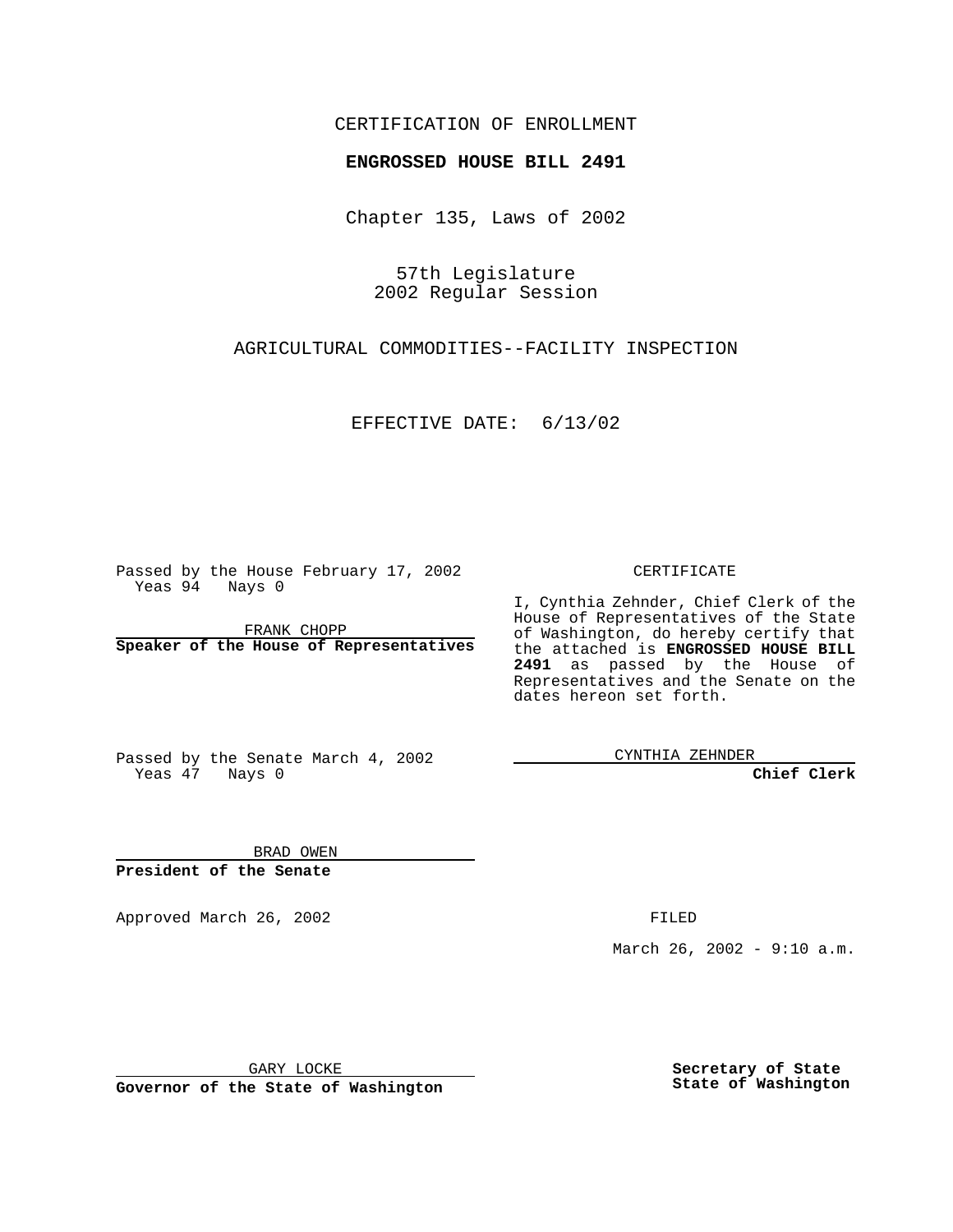## **ENGROSSED HOUSE BILL 2491** \_\_\_\_\_\_\_\_\_\_\_\_\_\_\_\_\_\_\_\_\_\_\_\_\_\_\_\_\_\_\_\_\_\_\_\_\_\_\_\_\_\_\_\_\_\_\_

\_\_\_\_\_\_\_\_\_\_\_\_\_\_\_\_\_\_\_\_\_\_\_\_\_\_\_\_\_\_\_\_\_\_\_\_\_\_\_\_\_\_\_\_\_\_\_

Passed Legislature - 2002 Regular Session

## **State of Washington 57th Legislature 2002 Regular Session**

**By** Representatives Chandler, Clements, Lisk, Skinner, Schoesler, Holmquist and Mulliken

Read first time 01/18/2002. Referred to Committee on Local Government & Housing.

 AN ACT Relating to inspection of facilities used for temporary storage and processing of agricultural commodities; and reenacting and amending RCW 19.27.060.

BE IT ENACTED BY THE LEGISLATURE OF THE STATE OF WASHINGTON:

 **Sec. 1.** RCW 19.27.060 and 1989 c 266 s 2 and 1989 c 246 s 1 are each reenacted and amended to read as follows:

 (1) The governing bodies of counties and cities may amend the codes enumerated in RCW 19.27.031 as amended and adopted by the state building code council as they apply within their respective jurisdictions, but the amendments shall not result in a code that is less than the minimum performance standards and objectives contained in the state building code.

 (a) No amendment to a code enumerated in RCW 19.27.031 as amended and adopted by the state building code council that affects single family or multifamily residential buildings shall be effective unless the amendment is approved by the building code council under RCW 19.27.074(1)(b).

 (b) Any county or city amendment to a code enumerated in RCW 19.27.031 which is approved under RCW 19.27.074(1)(b) shall continue to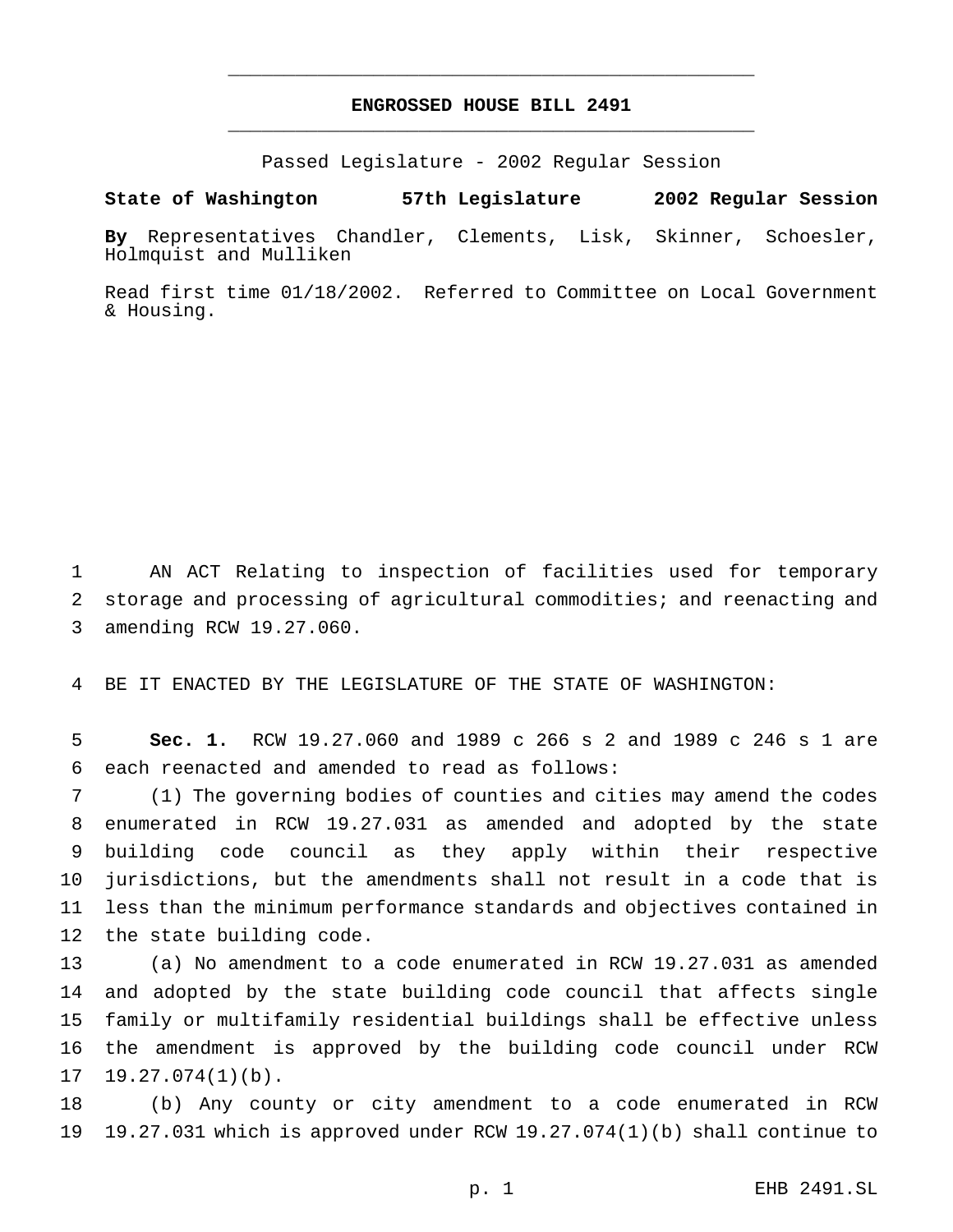be effective after any action is taken under RCW 19.27.074(1)(a) without necessity of reapproval under RCW 19.27.074(1)(b) unless the amendment is declared null and void by the council at the time any action is taken under RCW 19.27.074(1)(a) because such action in any way altered the impact of the amendment.

 (2) Except as permitted or provided otherwise under this section, the state building code shall be applicable to all buildings and structures including those owned by the state or by any governmental subdivision or unit of local government.

 (3) The governing body of each county or city may limit the application of any portion of the state building code to exclude specified classes or types of buildings or structures according to use 13 other than single family or multifamily residential buildings( $($ : 14 PROVIDED, That)). However, in no event shall fruits or vegetables of the tree or vine stored in buildings or warehouses constitute combustible stock for the purposes of application of the uniform fire 17 code. A governing body of a county or city may inspect facilities used 18 for temporary storage and processing of agricultural commodities.

 (4) The provisions of this chapter shall not apply to any building four or more stories high with a B occupancy as defined by the uniform building code, 1982 edition, and with a city fire insurance rating of 1, 2, or 3 as defined by a recognized fire rating bureau or organization.

 (5) No provision of the uniform fire code concerning roadways shall be part of the state building code: PROVIDED, That this subsection shall not limit the authority of a county or city to adopt street, road, or access standards.

 (6) The provisions of the state building code may be preempted by any city or county to the extent that the code provisions relating to the installation or use of sprinklers in jail cells conflict with the secure and humane operation of jails.

 (7)(a) Effective one year after July 23, 1989, the governing bodies of counties and cities may adopt an ordinance or resolution to exempt from permit requirements certain construction or alteration of either group R, division 3, or group M, division 1 occupancies, or both, as defined in the uniform building code, 1988 edition, for which the total cost of fair market value of the construction or alteration does not exceed fifteen hundred dollars. The permit exemption shall not otherwise exempt the construction or alteration from the substantive